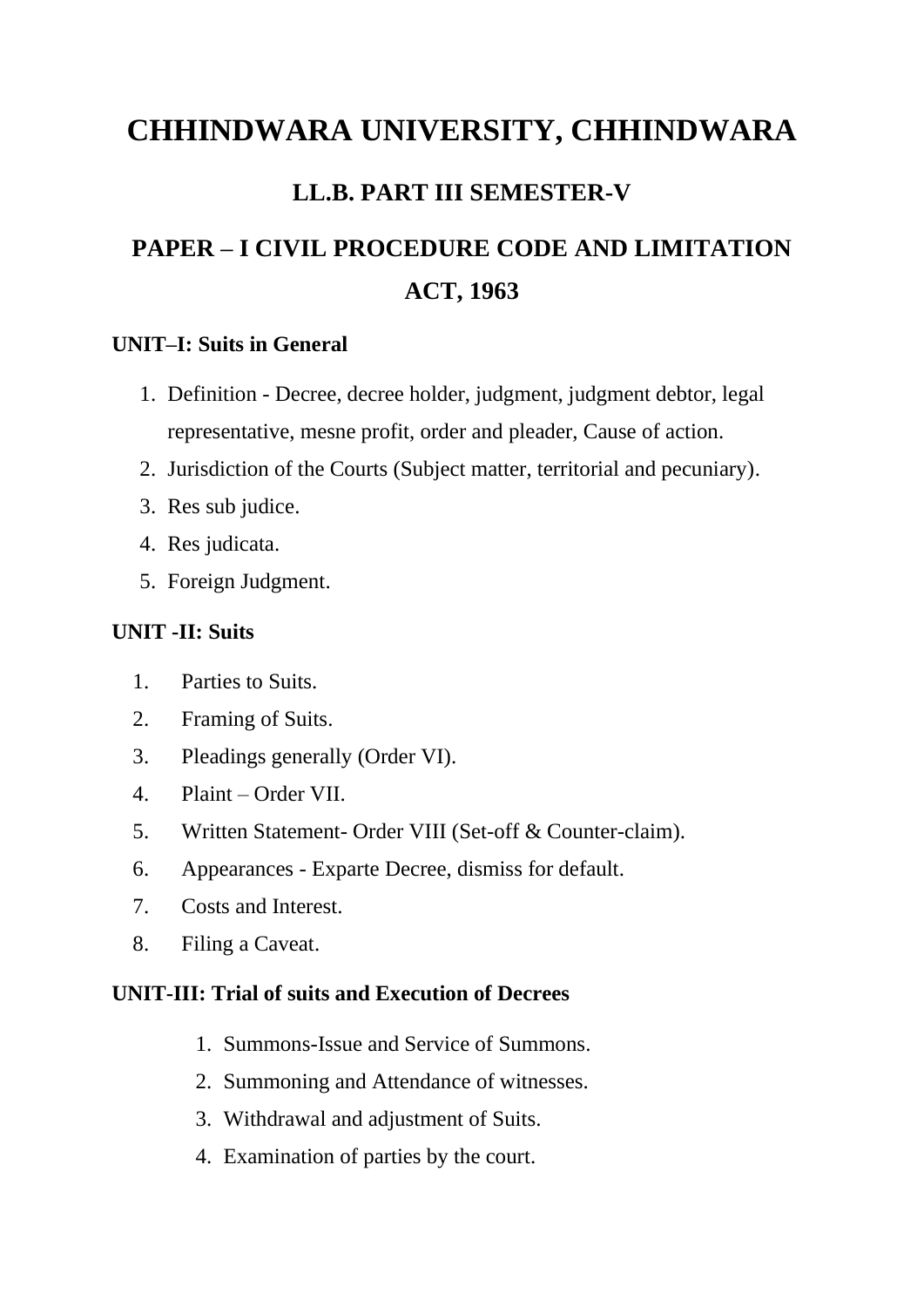- 5. Temporary & permanent injunction and Interlocutory Orders.
- 6. Arrest and Attachment before Judgment.
- 7. Execution of Decrees Executing Court, Modes of Execution etc.

### **Special suits**

- 1. Suits by/and against minors and person of unsound mind.
- 2. Suits by/ and against indigent person.
- 3. Suit by/and against Government

### **UNIT IV: Appeals, Reference, Review and Revision**

- 1. General provisions relating to appeals
- 2. First Appeal
- 3. Second Appeal
- 4. Appeals to the Supreme Court
- 5. Appealable Orders
- 6. Reference
- 7. Review
- 8. Revision
- 9. Inherent Powers of Court

### **UNIT V: The Limitation Act, 1963**

- 1. General Provisions as to the Bar of Limitation and Extension of the prescribed time (Sections 1-5)
- 2. Legal Disability, exclusion of time etc. (Sections 6-24)
- 3. Acquisition and Extinguishment of Proprietary rights by the virtue of limitation (Sections 25-27)

- 1. Mulla, Code of Civil procedure (1999), Universal Delhi
- 2. C.K. Thakker, Code of Civil Procedure (1999), Universal Delhi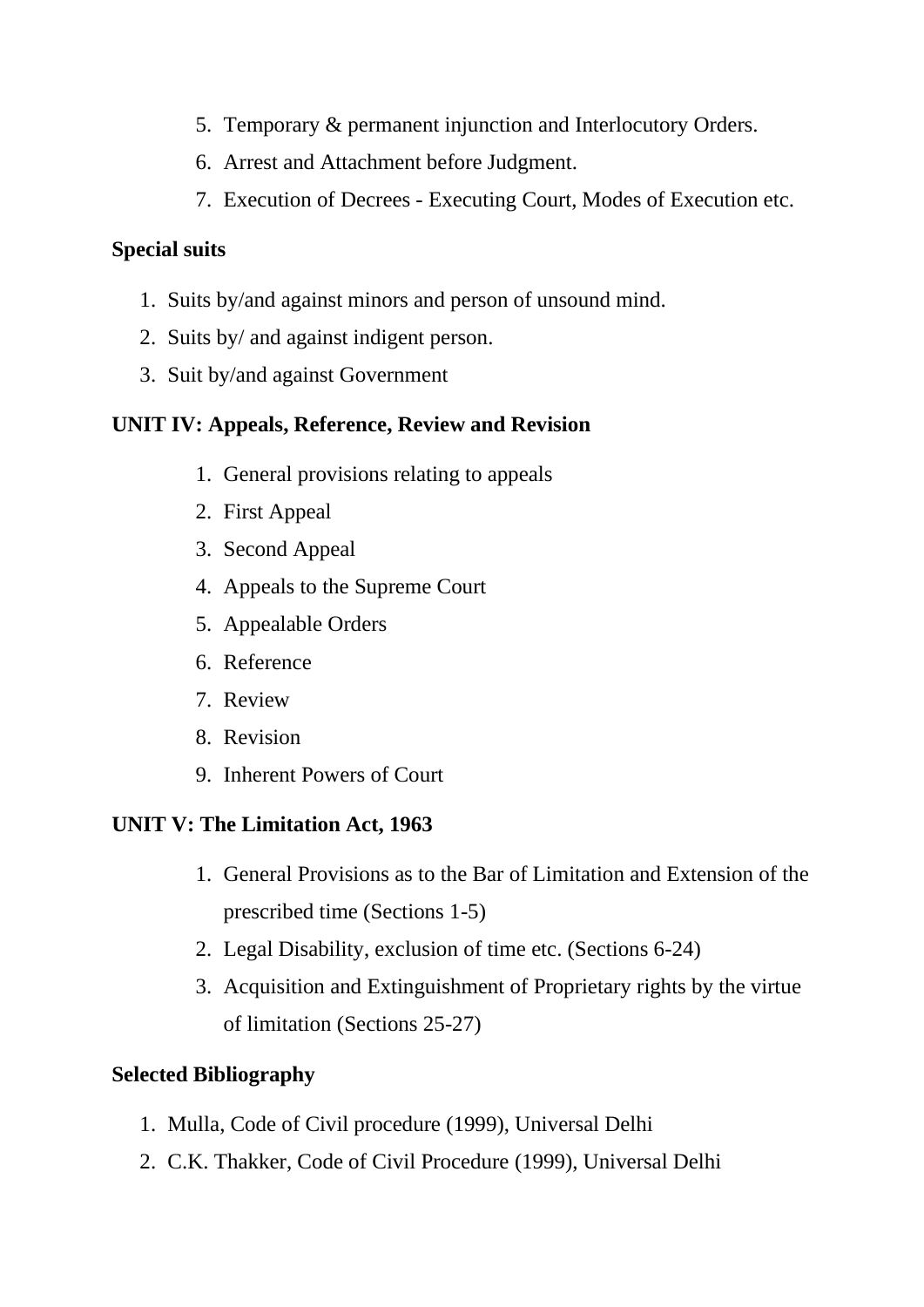- 3. M.R. Mallick (ed.) B.B. Mitra on Limitation Act (1998), Eastern Lucknow.
- 4. Majumdar P.K. and Kataria R.P. Commentary on the Code of Civil
- 5. Procedure.1908 (1998), Universal Delhi.
- 6. Saha A.N. The Code of Civil Procedure (2000) Universal Delhi
- 7. Sarkar Law of Civil Procedure Vols. (2000) Universal Delhi.
- 8. Universal's Code of Civil Procedure (2000)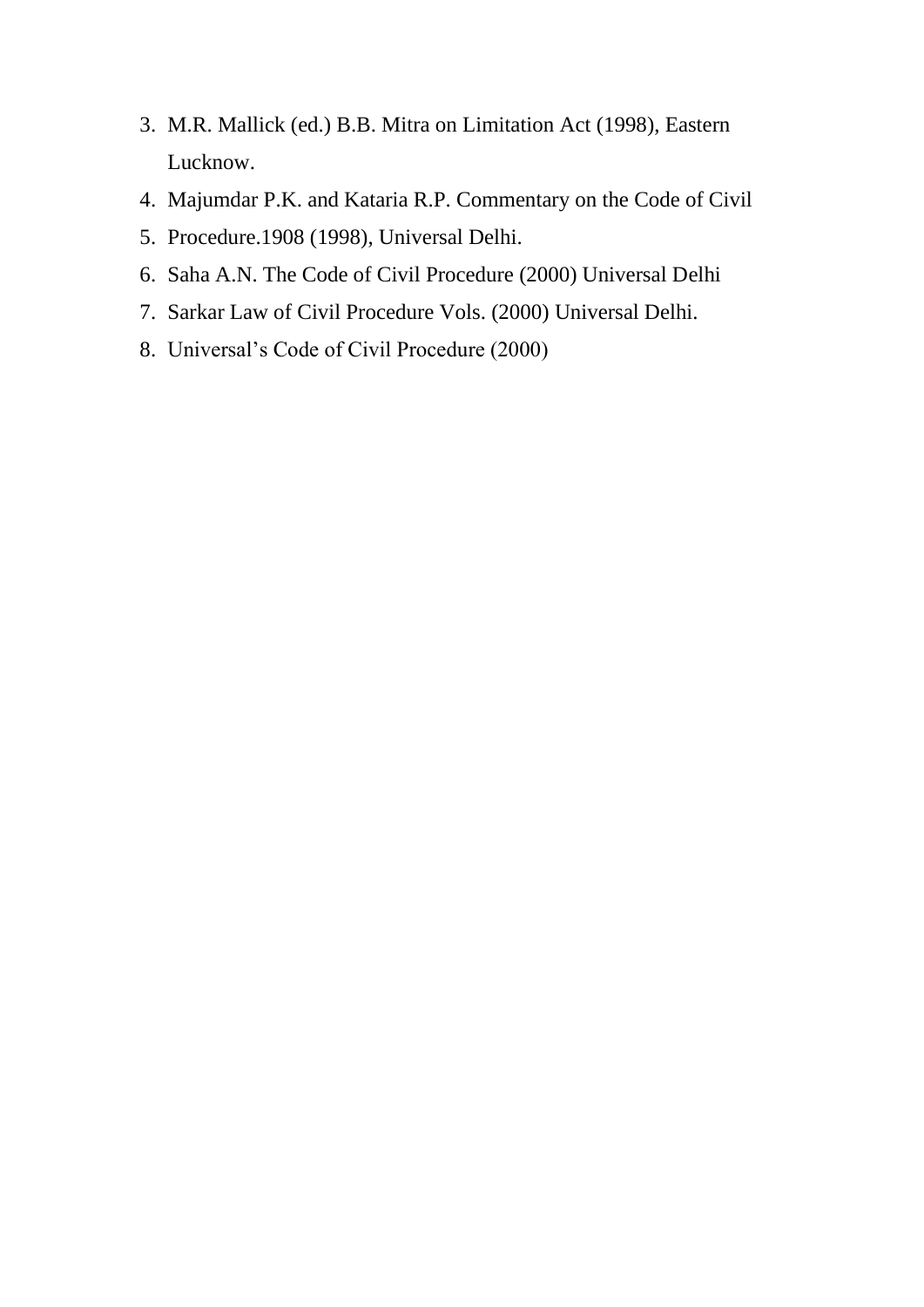### **LL.B. PART III SEMESTER-V**

### **PAPER- II ALTERNATE DISPUTE RESOLUTION**

### **Unit-I Concept**

- 1. Arbitration: Meaning scope and types
- 2. Arbitration Agreement- Essentials, Kinds
- 3. Who can enter into arbitration agreement?
- 4. Validity
- 5. Reference to arbitration
- 6. Interim measures by court

### **Unit-II Arbitration Tribunal**

- 1. Composition
- 2. Jurisdiction
- 3. Grounds of challenge
- 4. Powers
- 5. Procedure
- 6. Court assistance

7. Award, Rules of guidance, Form and content, Correction and interpretation

8. Grounds of setting aside an award-Want of proper notice and hearing,

Contravention of composition and procedure.

9. Impartiality of the arbitrator

10. Bar of limitations, res judicata

- 11. Consent of parties
- 12. Enforcement
- 13. Appeals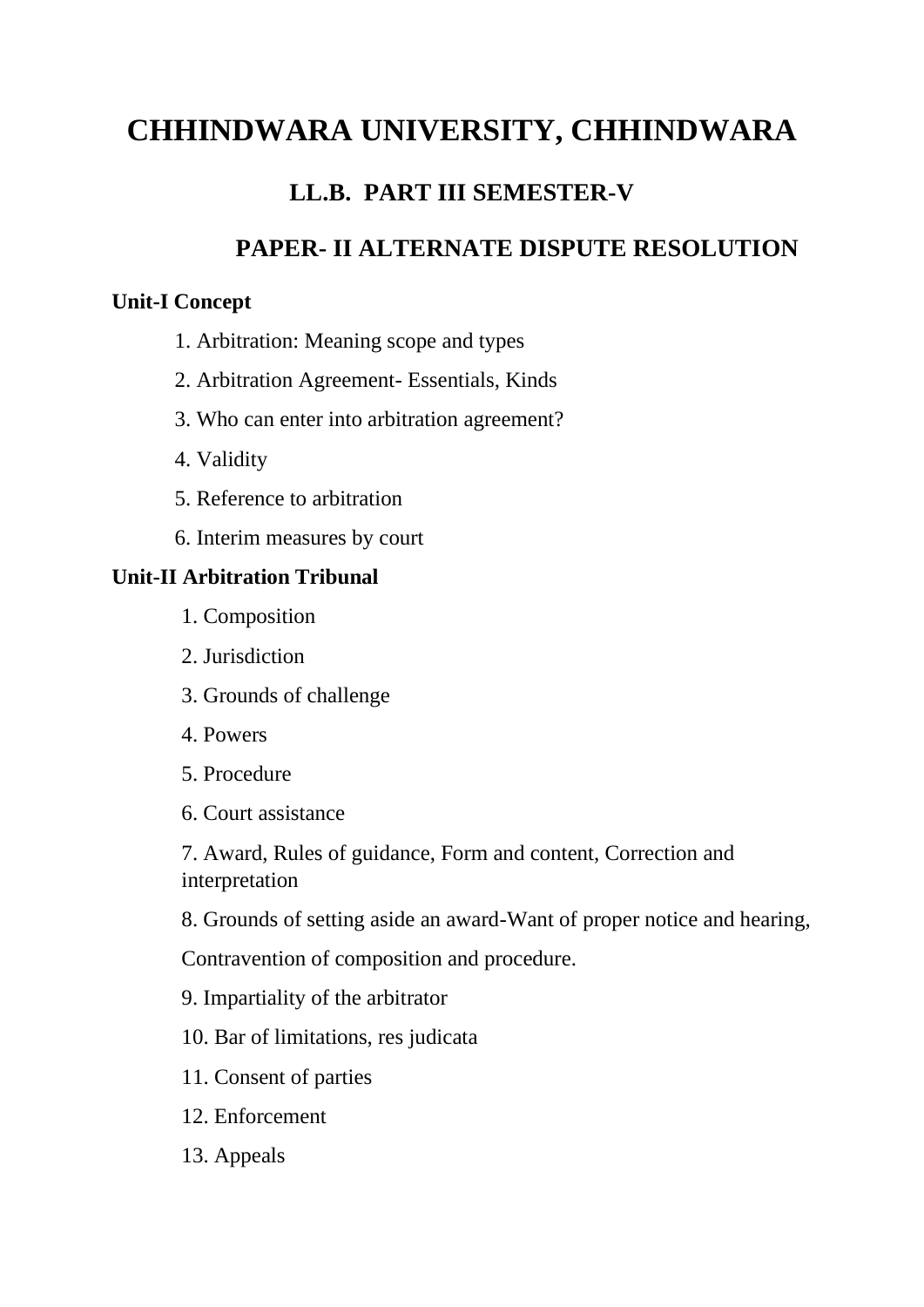### **Unit-III Conciliation**

- 1. Distinction between "conciliation", "meditation", and "arbitration".
- 2. Appointment of conciliator
- 3. Interaction between conciliator and parties
- 4. Communication, disclosure and confidentiality
- 5. Suggestions by parties
- 6. Settlement agreement and its effect
- 7. Resort to judicial proceedings, legal effect
- 8. Costs and deposit

### **Unit-IV International Arbitration**

- 1. Enforcement of Foreign Award
- 2. New York convention Award
- 3. Geneva Convention Award

### **Unit-V Rule making Power**

- 1. Legal Service Authorities Act, 1987
- 2. Lok Adalat
- 3. Legal Litreacy and Legal Aid Camp.

- 1. Avtar Singh: Arbitration and Conciliation
- 2. Goyal: Arbitration and Conciliation Act
- 3. Shukla: Legal remedies
- 4. Jhabvala: Law of Arbitration and Conciliation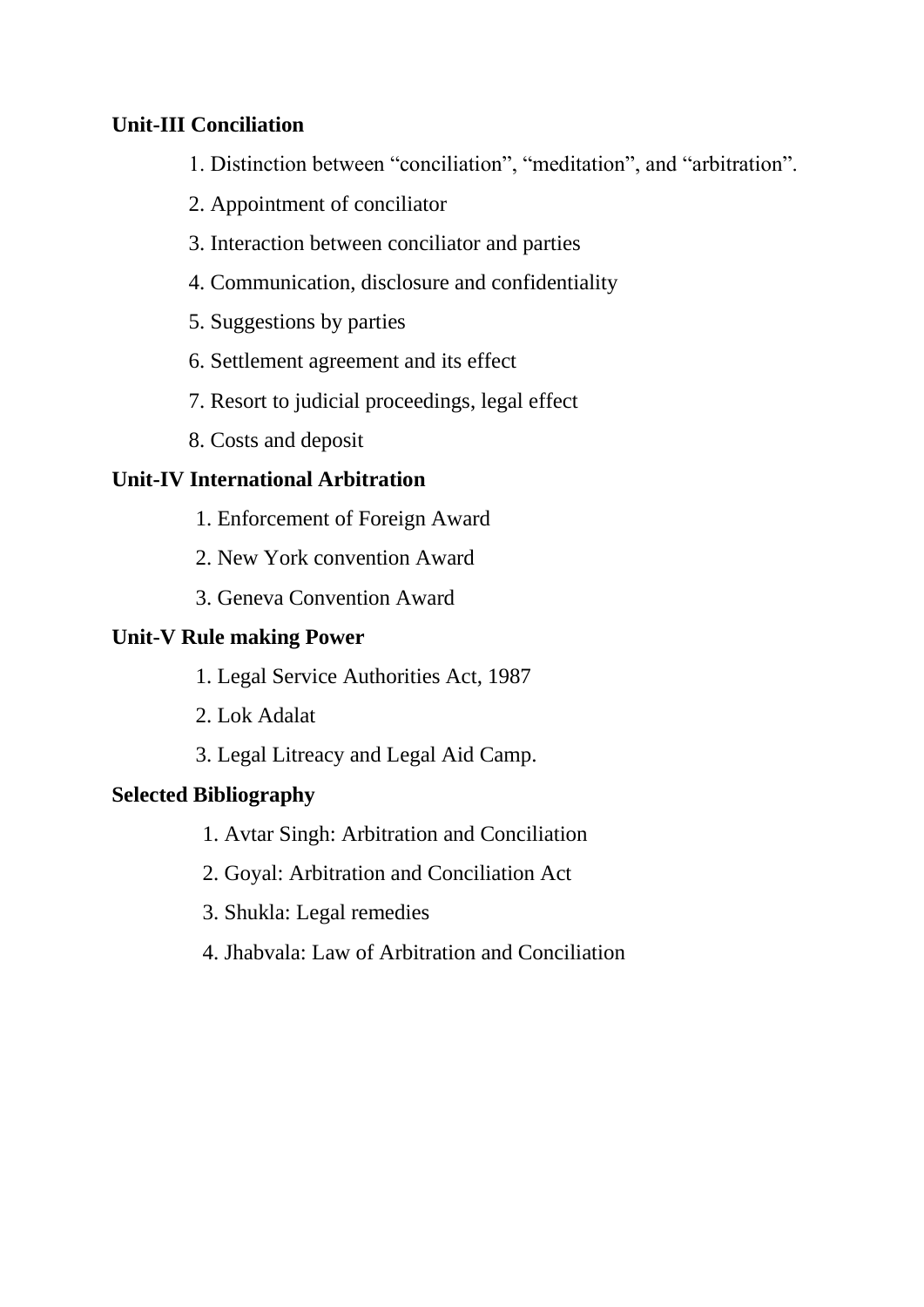# **CHHINDWARA UNIVERSITY, CHHINDWARA LL.B. PART III SEMESTER-V PAPER - III INTERPRETATION OF STATUTES AND PRINCIPLES OF LEGISLATION**

#### **UNIT-I Interpretation of Statutes**

- 1. Meaning of the term statute, Kinds of statutes
- 2. Commencement, operation, repeal of statutes
- 3. Purpose of interpretation of statutes
- 4. Meaning of construction and interpretation their difference

#### **UNIT-II Aids to Interpretation**

#### **Internal aids**

- 1. Titles
- 2. Preamble
- 3. Heading and marginal notes
- 4. Sections and sub- sections
- 5. Punctuation marks
- 6. Illustrative exceptions, provisos and saving clauses
- 7. Schedules
- 8. Non obstante clause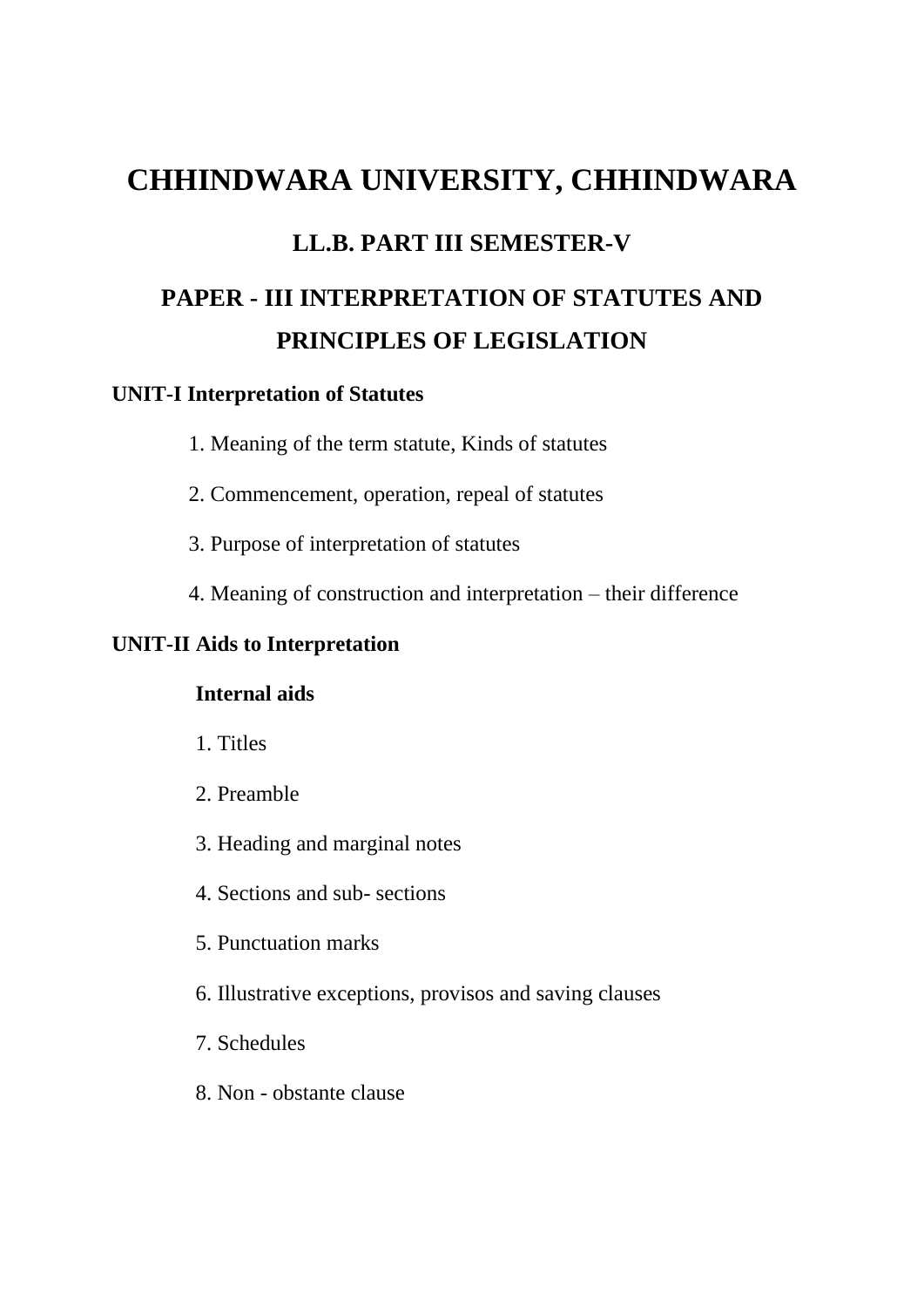### **External aids**

- 1. Dictionaries
- 2. Translations
- 3. Travaux preparatories
- 4. Statutes in pari materia
- 5. Contemporanea Exposition
- 6. Debates, inquiry commission reports and Law commission reports
- 7 General Clauses Act

### **Unit-III Principles and Rules of Statutory Interpretation**

- 1. Primary rules
- 2. Literal rule
- 3. Golden rule
- 4. Mischief rule (rule in the Heydon's case)
- 5 Rule of harmonious construction
- 6. Noscitur a sociis
- 7. Ejusdem generis
- 8. Reddendo singula singulis

#### **UNIT-IV Interpretation with reference to the subject matter and purpose**

- 1. Restrictive and beneficial construction
- 2. Taxing statutes
- 3. Penal statutes
- 4. Welfare legislation and principles of legislation
- 5. Presumption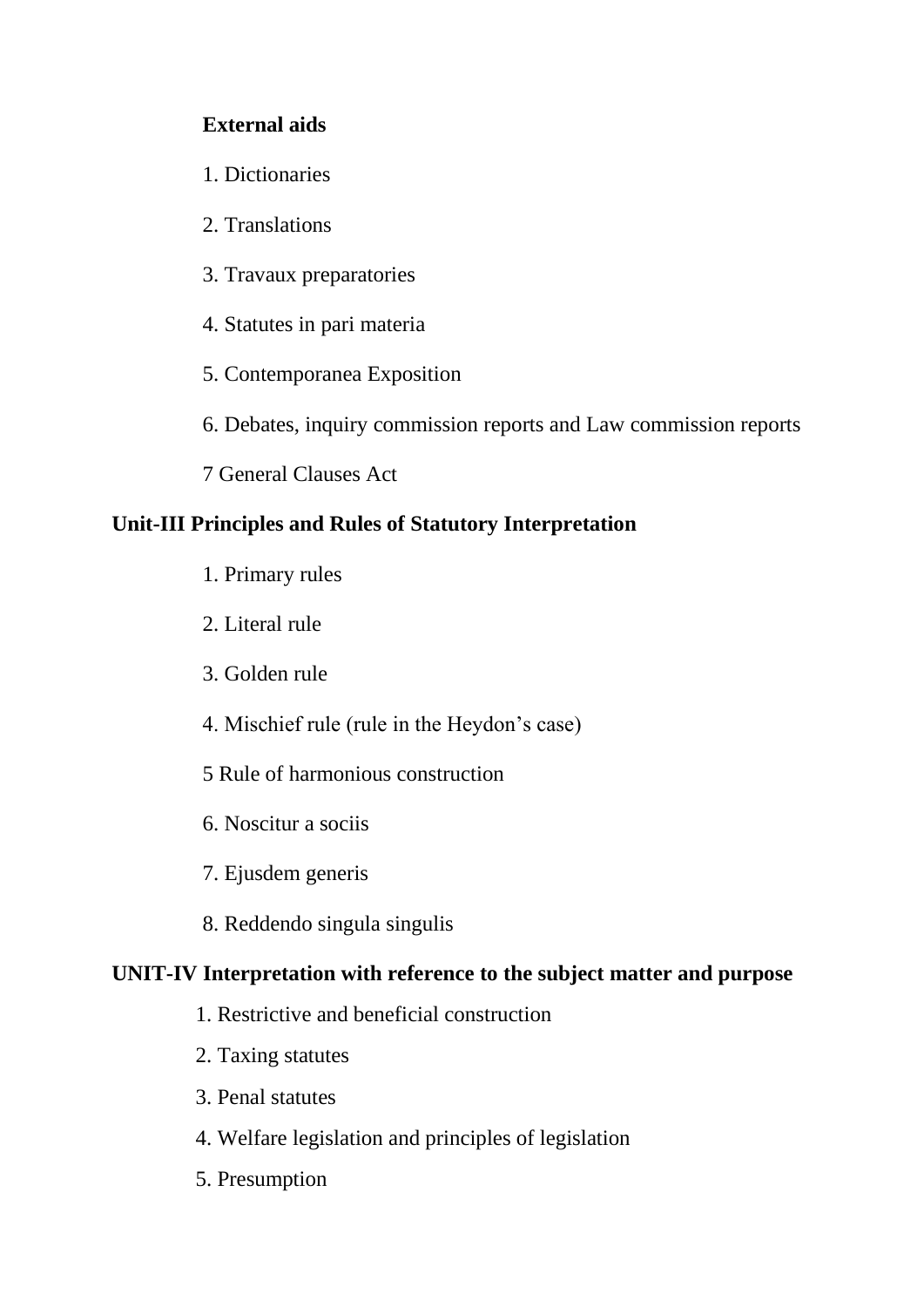### **UNIT-V Principle of Constitutional Interpretation**

- 1. Harmonious constructions
- 2. Doctrine of pith and substance
- 3. Colourable legislation
- 4. Ancillary powers
- 5. "Occupied field"
- 6. Residuary power
- 7. Doctrine of repugnancy

- 1- G.P. Singh, Principle of Statutory Interpretation,(7th ed.), 1999 Wadhwa Nagpur.
- 2- P.S. Langan (ed.), Maxwell on The interpretation of Statutes (1976, N.M. Tripathi, Bombay
- 3- K. Shanmukham, N.S. Bindras' Interpretation of Statutes (1997) The Law Book Co. Allahabad.
- 4- V. Sarathi, Interpretation of Statutes (1984), Eastern & Co.
- 5- M.P. Jain, Constitutional Law of India, (1994) Wadhwa & Co.
- 6- M.P. Singh, (ed.) V.N. Shukla's Constitution of India (1994) Eastern Lucknow
- 7- U. Baxi, Introduction to Justice K.K. Mathews, Democracy Equality and Freedom (19780 Eastern Lucknow.
- 8- Theories of Legislation by Jeremy Bentham, Tripathi Publication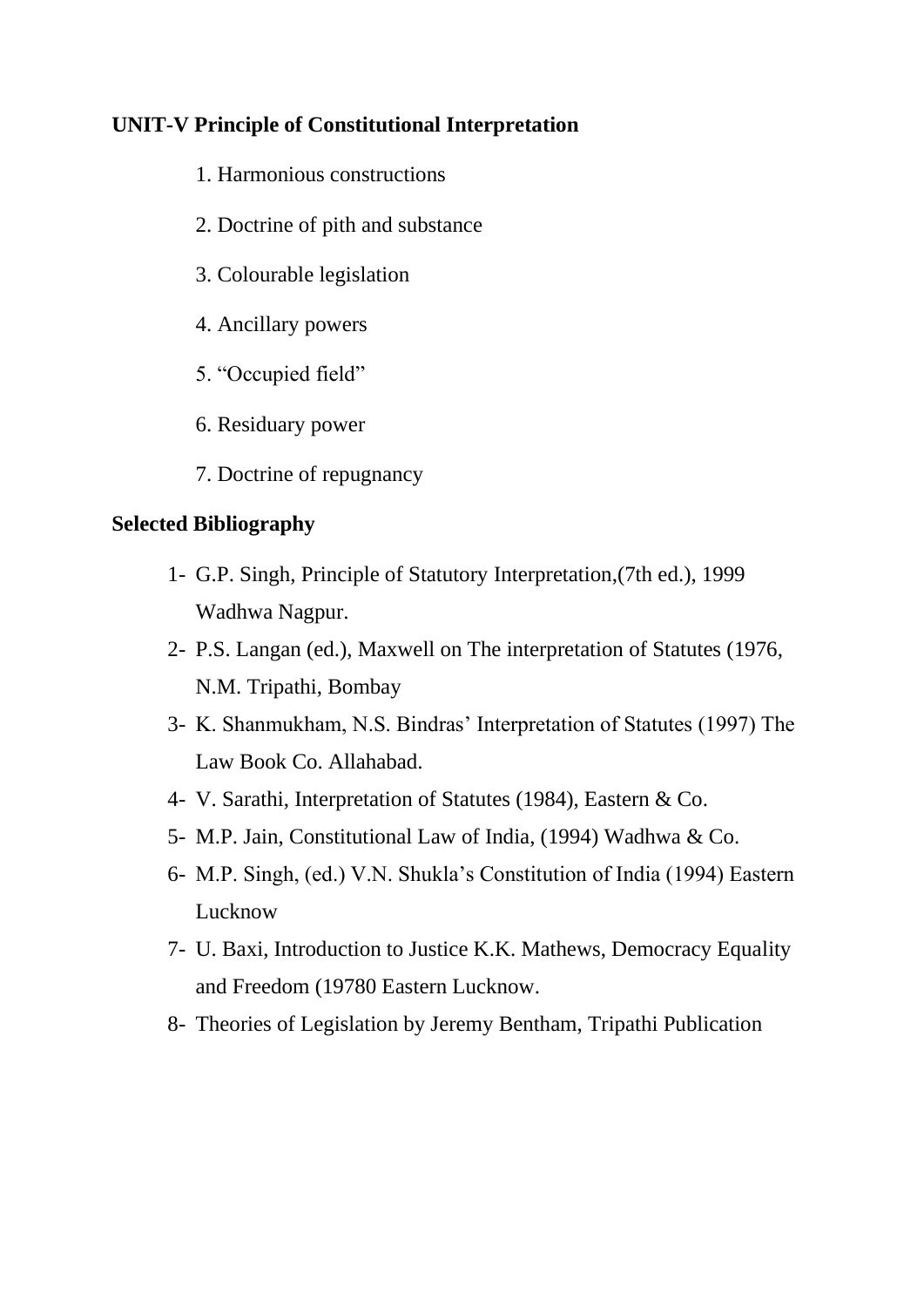### **LL.B. PART III SEMESTER-V**

### **PAPER – IV BANKING LAW**

### **UNIT -I Introduction**

- 1. Evolution of Banking and its history in India.
- **2.** Bank, Banking and Bank Regulation.
- **3.** Structure and function of Banking Institutions—The different types of Banks viz. Central Bank, Commercial Bank, Co-operative Banks, Specialized Banks, Regional
- **4.** Rural Banks (RRBs), NABARD, Financial Institutions and their respective functions
- **5.** Commercial banks: Structure and function (Core functions and Ancillary functions)
- 6. Systems of Banking: Unit banking, branch banking, group banking and chain banking.

### **UNIT- II Relation between Banker and Customer**

- 1. Legal character of Banker Customer relationship.
- 2. Rights and obligations of Banker.
- 3. Banking Ombudsman
- 4. Types of Accounts.
- 5. Principles of good lending.

### **UNIT -III The Negotiable Instrument Act, 1881**

Legal aspects of negotiable instrument in general and special features of the following: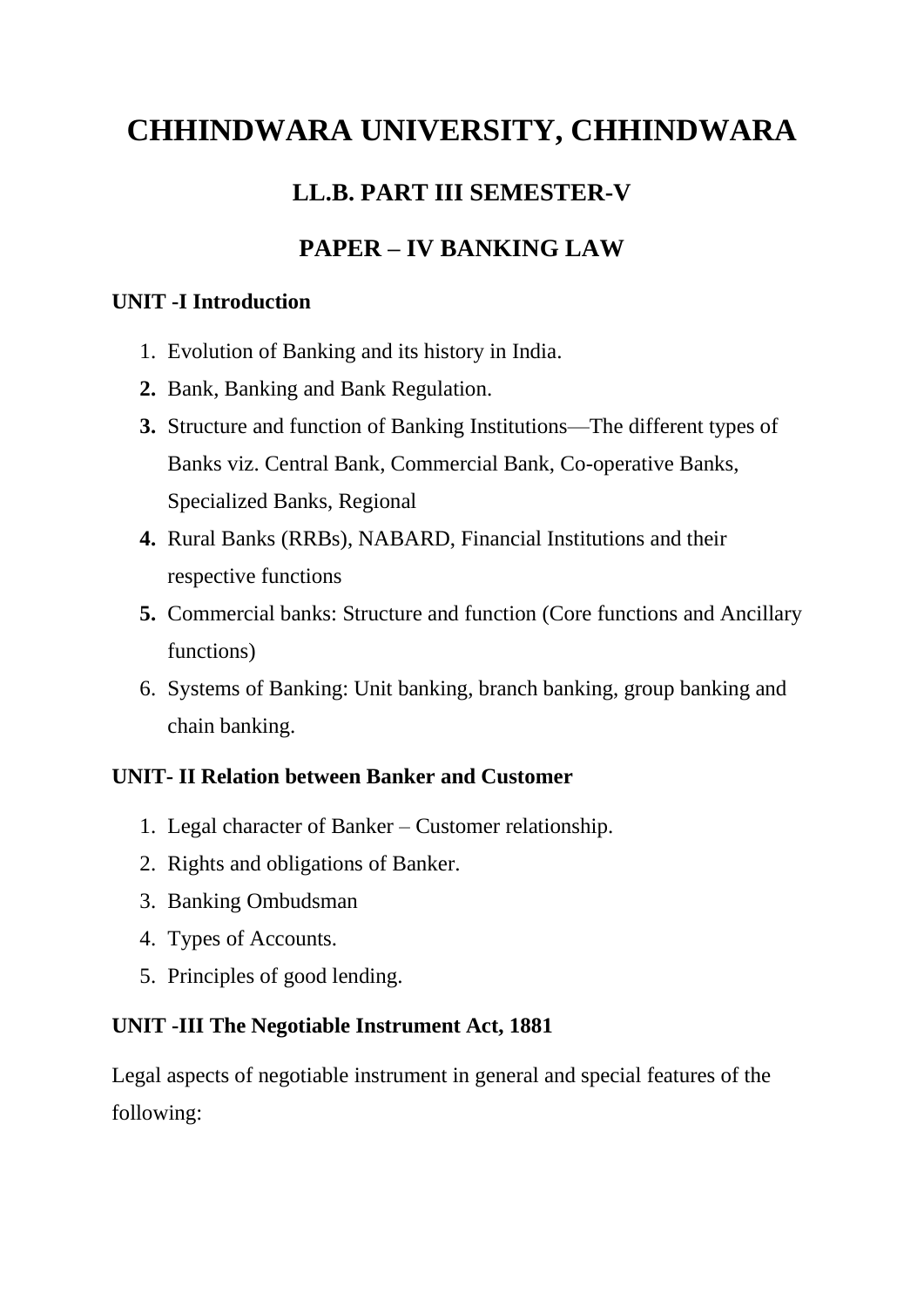- 1. Promissory Note, Bill of Exchange, Cheque, Drawer, Drawee, Payee, Holder, Holder indue course, Inland Instrument, Foreign Instrument, negotiable Instrument, Negotiation, Indorsement, inchoate stamped Instruments.
- 2. Crossing of Cheques-- Criminal liability on dishonour of Cheque (Section  $138 - 142$ ) the law relating to payment of customers cheque-- rights and duties of paying banker and a collecting banker.

### **UNIT IV Reserve Bank of India: Structure and Functions**

- 1. Central Banking: Organizational Structure of RBI
- 2. Functions of the Reserve Bank: Primary and secondary

### **Banking Regulation Act, 1949**

- 1. Control over Management.
- 2. Prohibition of certain activities in relation to Banking Companies.
- 3. Acquisition of the undertakings of Banking Companies.
- 4. Suspension of Business and winding up of Banking Companies.
- 5. Special provisions for speedy disposal of winding up proceedings.
- 6. Powers of the Central Government towards Banking Companies.

### **UNIT -V Control of Banks in India**

The role of banking institutions in the socio-economic development of the country- Advanced to priority sector and Credit Guarantee Scheme.

- 1. Social Control of Banks.
- 2. Nationalisation of Banks.
- 3. Priority lending.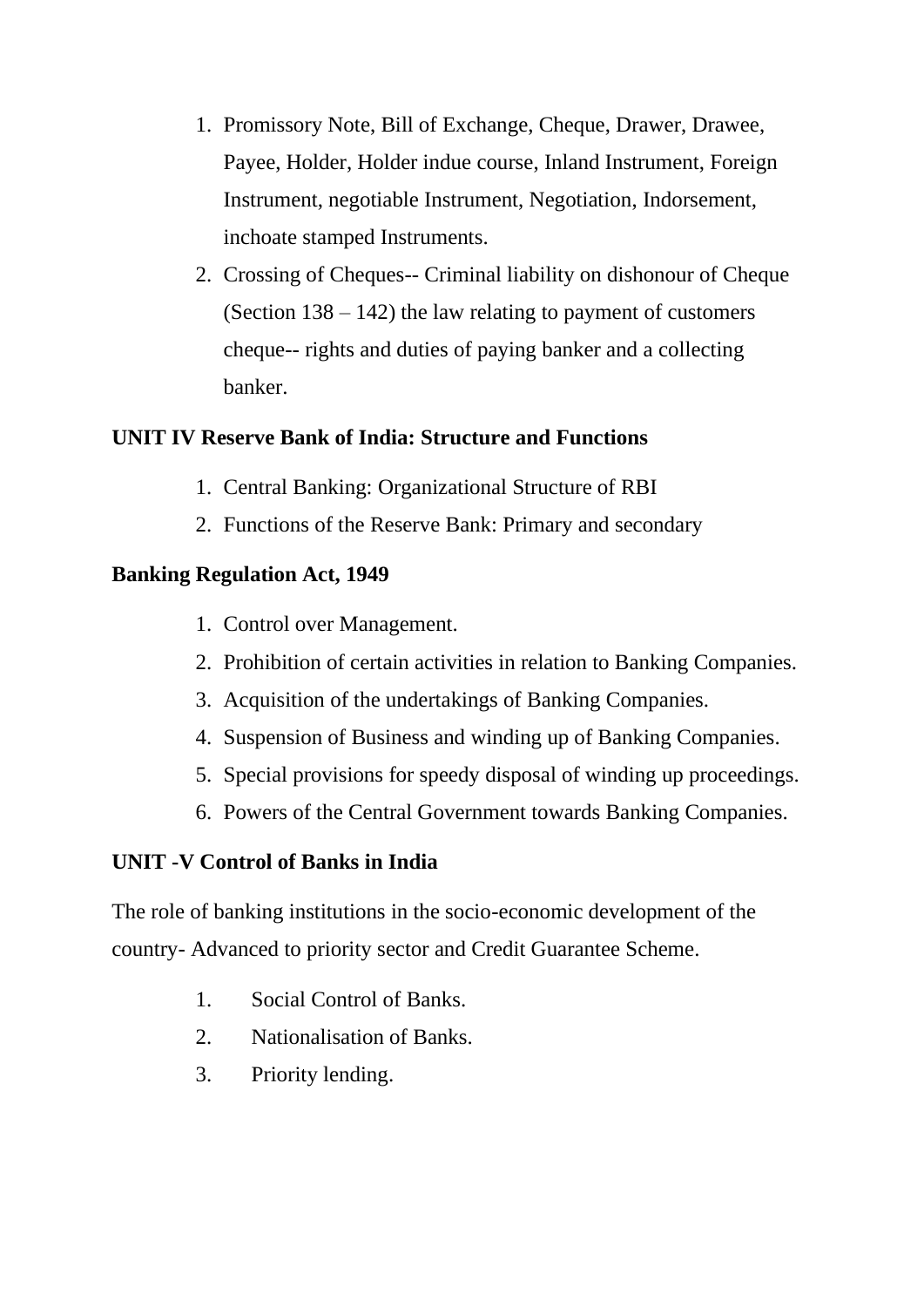4. Protection of Depositors, Promotion of underprivileged classes, Development work and participation in national economy. [Narshimam Committee Recommendations]

### **Emerging Dimensions in Banking System**

- 1. E-commerce
- 2. E-banking/ Easy Banking

- 1- M.S. Parthasarthy (ed.) Kherganvala on the Negotiable Instruments Act (1998), Butterworth, New- Delhi
- 2- M.L. Tanaon, Tannon's Banking Law and Practice in India, (2000) India Law House, New Delhi.
- 3- S.N. Gupta, The Banking Law in Theory and Practice, (1999), Universal New Delhi.
- 4- G.S.N. Tripathi (ed.), Sethi's Commentaries on Banking Regulation Act 1949 and Allied Banking Laws (2000), Law Pub. Allahabad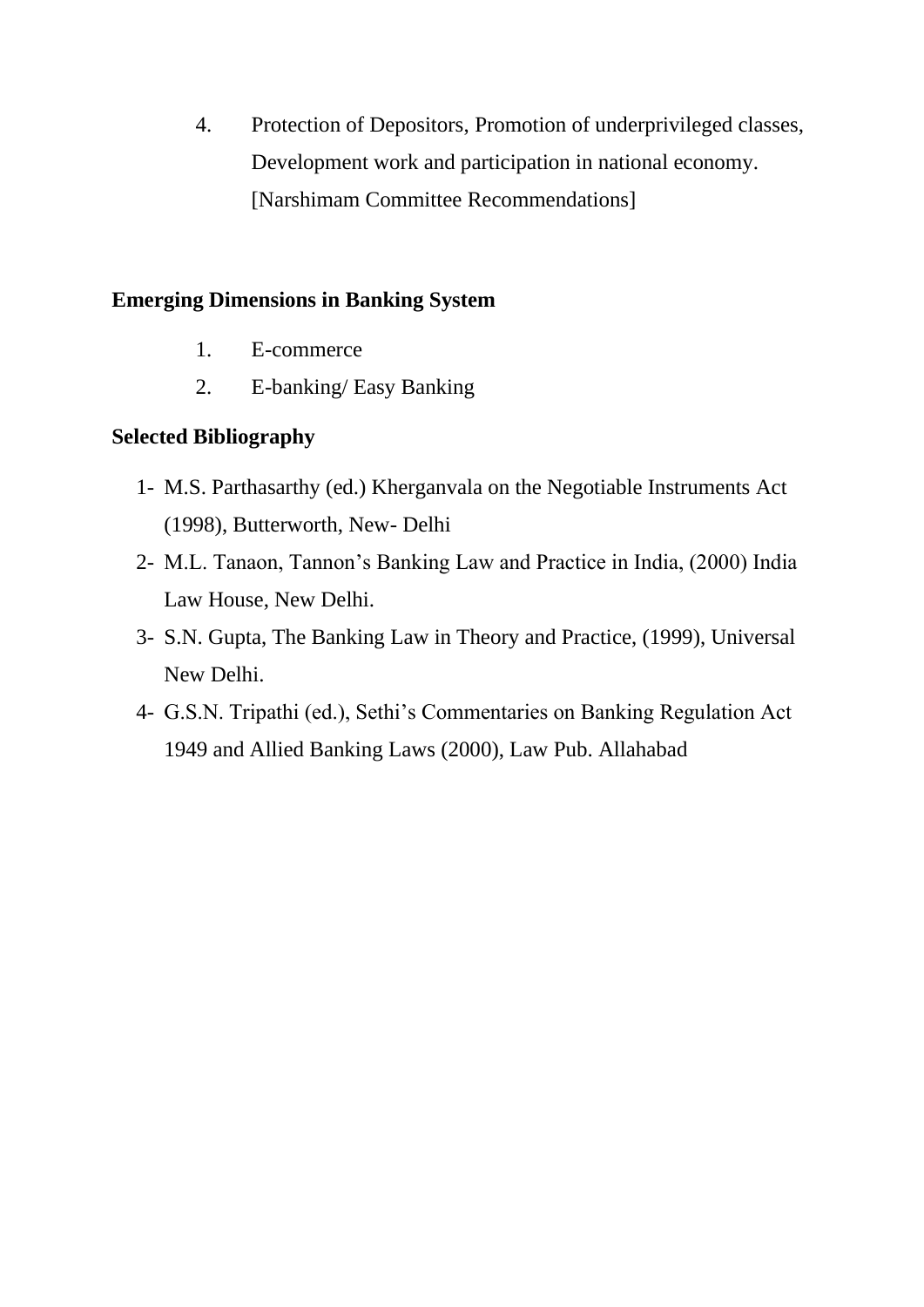### **LL.B. PART III SEMESTER-V PAPER -V**

### **Public Interest Litigation, Legal aid and Para Legal Services UNIT I:**

- 1. Concept of Public Interest Litigation.
- 2. Public Interest Litigation in India.
- 3. Constitution of India, Articles in Parts III and

### **UNIT II:**

- 1. Philosophical Basis of Public Interest in India.
- 2. Concept and Scope of Locus Standi.
- 3. Procedural Law in Public Interest Litigation.
- 4. Breach of Directive Principles of State Policy vis-à-vis Public Interest Litigation.
- 5. Socio-Economic Justice vis-à-vis Public Interest

### **UNIT IV:**

- 1. Litigation in India.
- 2. Judicial Activism to Public Interest Litigation Act.
	- a) Judicial Activism Genesis and Relevance.
	- b) Critical Appraisal of Public Interest Litigation in India.
	- c) Uses of Public Interest Litigation and

### **UNIT IV**

- 1. Abuses of Public Interest Litigation.
- 2. Role of Judiciary in enforcement of rights through Public Interest
- 3. Litigation and Social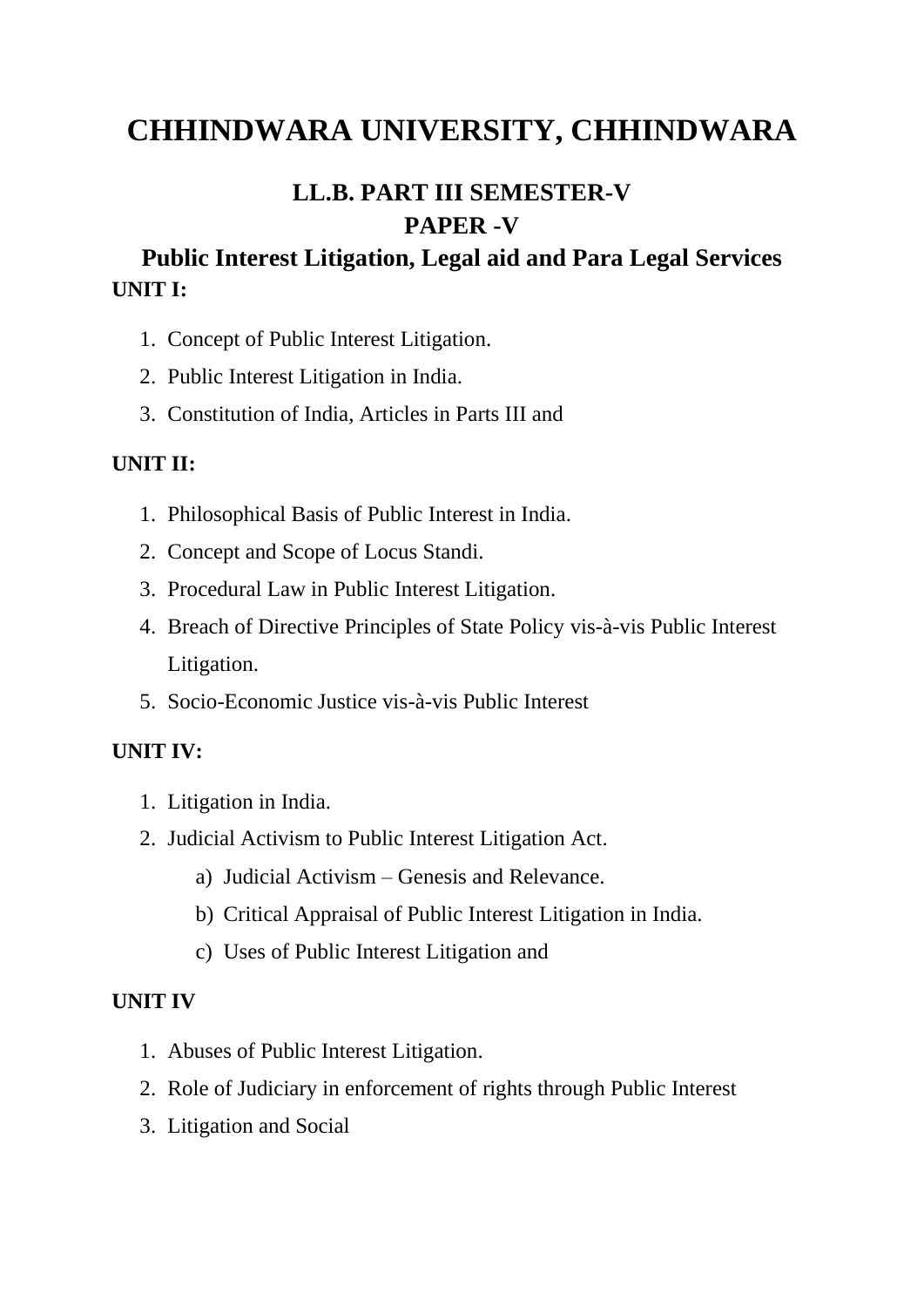### **UNIT V**

Action Litigation.

- a. Atrocity over foot path dwellers.
- b. Police atrocities. Some leading cases on custodial death, torture, handcuffing and illegal detention by police.
- c. Environment and Pollution.
- d. Misuses of Public Property.
- e. Status and Rights of women in Indian Society.

- 1. Mamta Rao, Public Interest Litigation Legal Aid and Lok Adalats
- 2. Dr. B.L. Wadehra, Public Interest Litigation A Handbook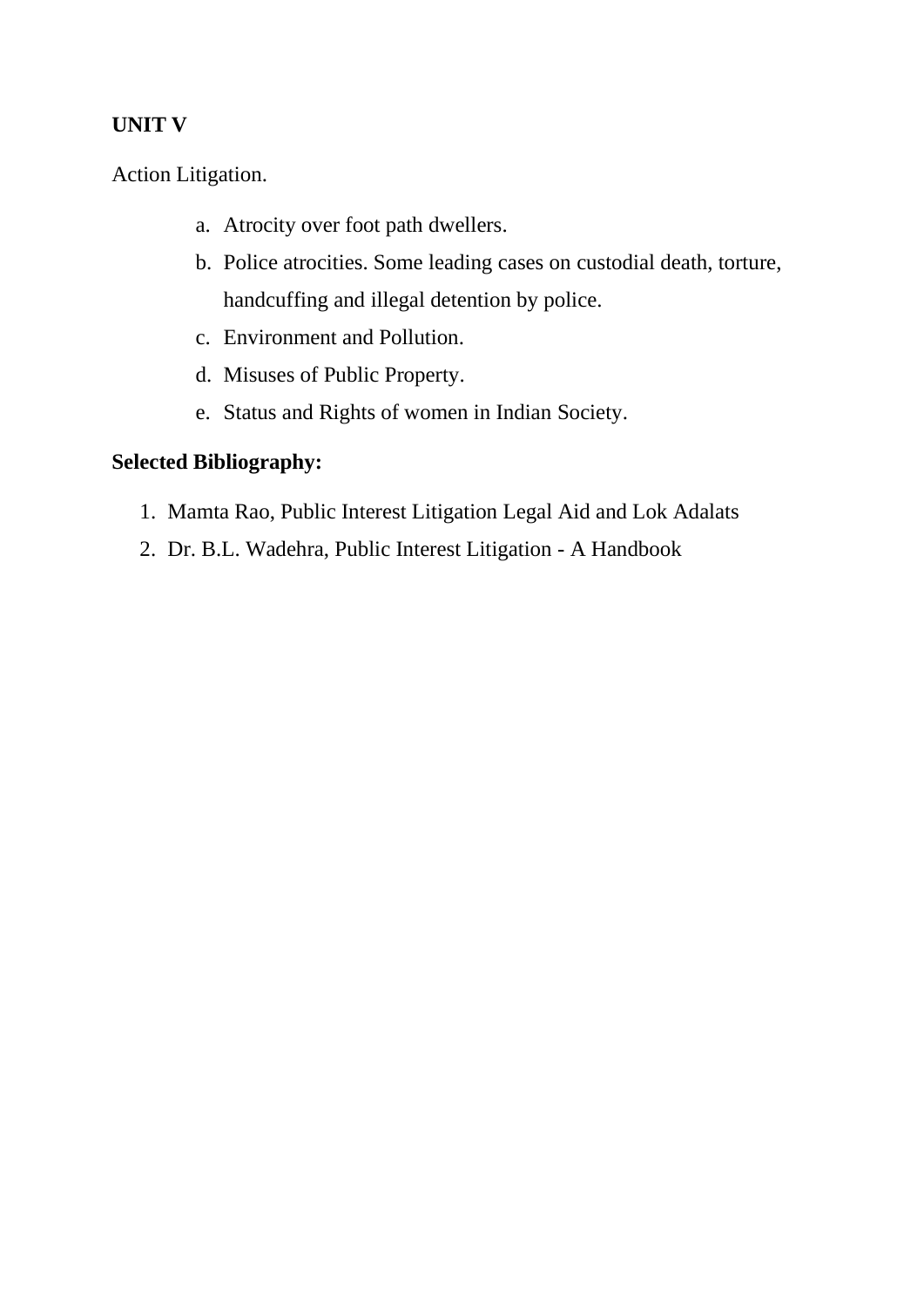### **LL.B. PART III SEMESTER-V**

### **PAPER-VI COMPANY LAW ( The Companies Act, 2013)**

### **UNIT I. Formation of Companies:**

- **1.** History of Company Legislation in India
- 2. Meaning and Nature of Company with Emphasis on its Advantages and Disadvantages over
- 3. Other Forms of Business Organisations.

### **UNIT II**

- 1. Kinds of Companies
- 2. Corporate Personality and Lifting the Corporate Veil
- 3. Promotion of Companies:
	- (a) Promoters and Pre-Incorporation Contracts
	- (b) Registration of Companies
- 4. Memorandum of Association and Articles of Association:
	- (a) Meaning, Nature and Contents and Relationship Between the two
	- (b) Objects Clause and Doctrine of Ultra-Vires
- 5. Prospectus and Statement in Lieu of Prospectus
- 6. Membership of Company Its Acquisition and Termination.

### **UNIT III. Corporate Capital:**

- 1- Share and Share Capital: Meaning, Nature and Kinds; Various Rights and Duties Attached to these Shares.
- 2- Issuance and Allotment of Shares.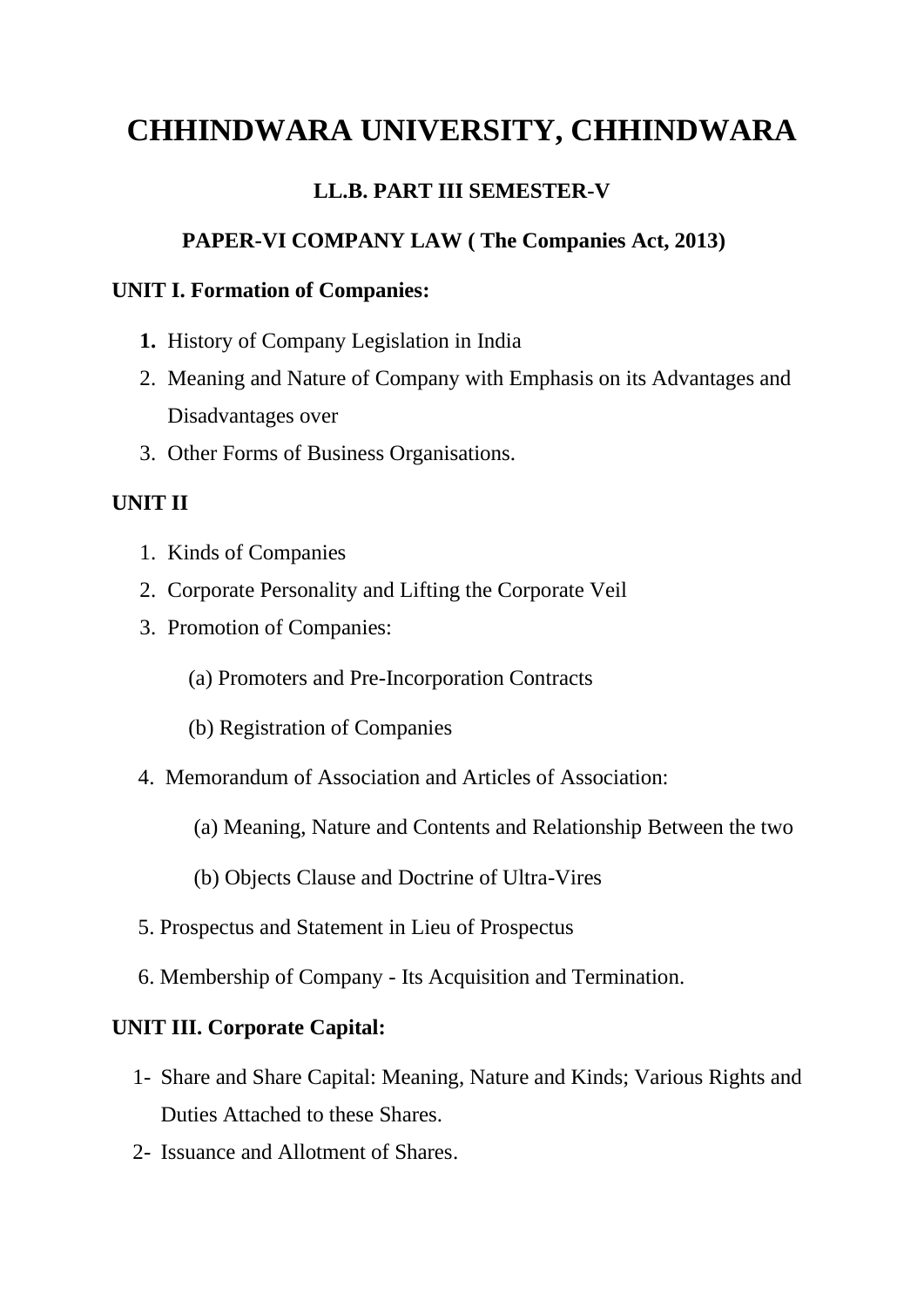- 3. Alteration of Share Capital:
	- (a) Increase in Share Capital
	- (b) Reduction of Share Capital
	- (c) Pre-Emptive Rights and Variation of Class Rights

### **UNIT IV Company Management and Administration:**

- 1. Company and its Various Organs Including Division of Powers between Board of Directors and Company in General Meeting.
- 2. Company Meetings and Resolutions:
	- (a) Types / Kinds of Meetings
	- (b) Essential Conditions of a Valid Meeting
	- (c) Procedure for Calling Company Meetings
	- (d) Resolution Kinds and Procedures Relating Thereto
- 3. Directors and Managing Director: Appointment and Legal Position.
- 4. Oppression and Mismanagement
- 5. Investigation into the Affairs of Companies
- 6. Reconstruction and Amalgamation
- 7. National Company Law Tribunal: Composition and Powers

#### **UNIT V Winding up of Company:**

- 1. Modes of Winding Up:
	- (a) Compulsory Winding up Conditions and Positions
	- (b) Voluntary Winding Up: Kinds and Distinctions.
- 2. Officials Liquidator and Liquidator: